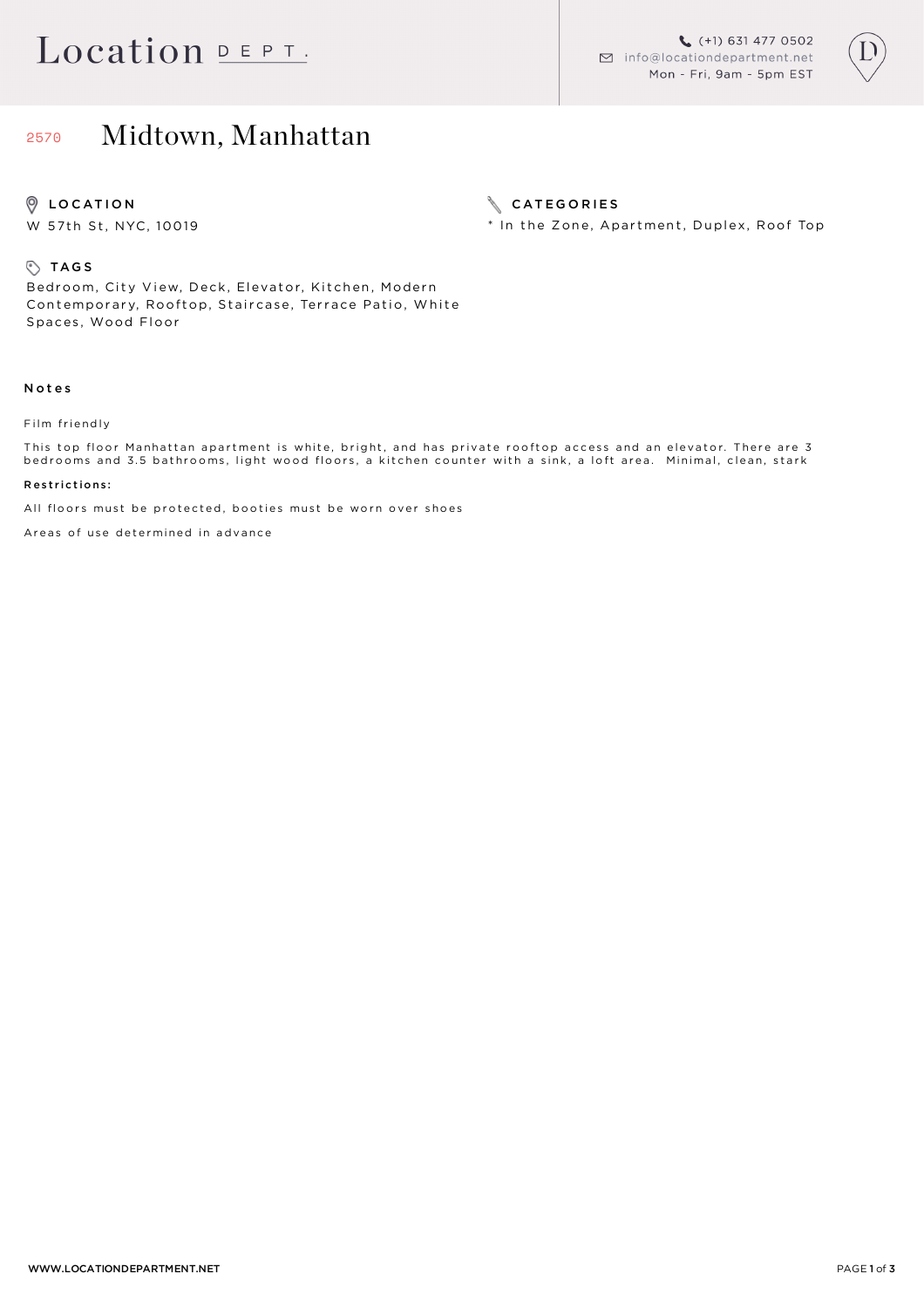# Location DEPT.

 $(+) 631 477 0502$ ◘ info@locationdepartment.net Mon - Fri, 9am - 5pm EST